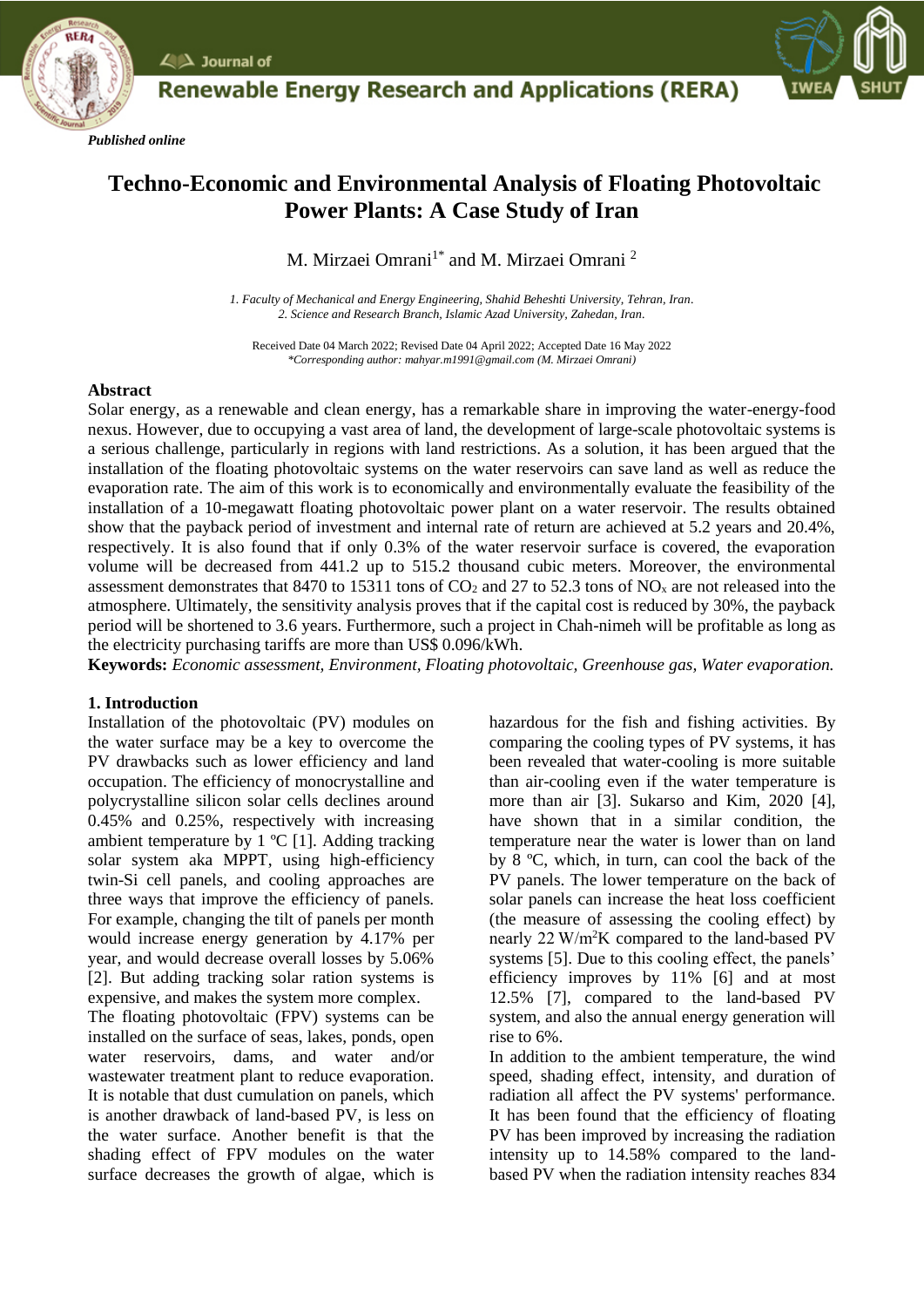$W/m<sup>2</sup>$  [8]. Also, the wind speed can increase the FPV performance. In a recent study, it has been proposed that installing the FPV power plants in windy regions increases the panel efficiency by cooling effect, and improves the output energy yield by 20.28% [9].

Figure 1 shows the advantages and disadvantages of the FPV system. Corrosion effect, impact on shipping, fishing activities, and risk of seasonal storms are the main sources of concern for installing the FPV systems. Moreover, some technical, economic, and social challenges such as lack of trained workforces and subsidizing in local electricity tariffs may lead to discouraging the investors from investing in the FPV power plants [10], and finally, the environmental concerns of local people and job creation must be taken into account [11].



**Figure 1. Advantages and disadvantages of FPV system [12].**

The main difference between the land-based PV and FPV systems is structures and junctions. In order to design the structure for FPV systems, some considerations must be well-thought-of such as anti-corrosion [13], firmness contrasted, nontoxic [14], and long durability. These are especially the source of concern in the offshore system, and not in the freshwater reservoirs [15]. Reinforced fiber polymeric plastic (RFP) and

elastic polyethene floating cubes are the most frequent structure for the FPV systems due to their balance capabilities with the water level. The researchers have found that the installation of FPV power plants on modular structures decreases LCOE by 2 cents/kWh [16]. Table 1 shows the investment cost for several installed FPV power plants.

| Location            | Country        | Capacity (MW) | <b>Investment</b> cost<br>(US\$/W) | Year |
|---------------------|----------------|---------------|------------------------------------|------|
| Three Gorges        | China          | 150           | 0.99                               | 2018 |
| Anhui Sungrow       | China          | 40            | 1.13                               | 2017 |
| Anhui Xinyi         | China          | 20            | 1.48                               | 2016 |
| West Bengal Auction | India          |               | $0.83 - 1.14$ *                    | 2018 |
| Andhra Pradesh      | India          |               | 0.92                               | 2018 |
| Yamakura Dam        | Japan          | 13.7          | 0.97                               | 2018 |
| Oueen Elizabeth II  | United Kingdom | 6.3           | 1.22                               | 2016 |

**Table 1. Investment cost for several FPV power plants [17].**

\* Lowest and average price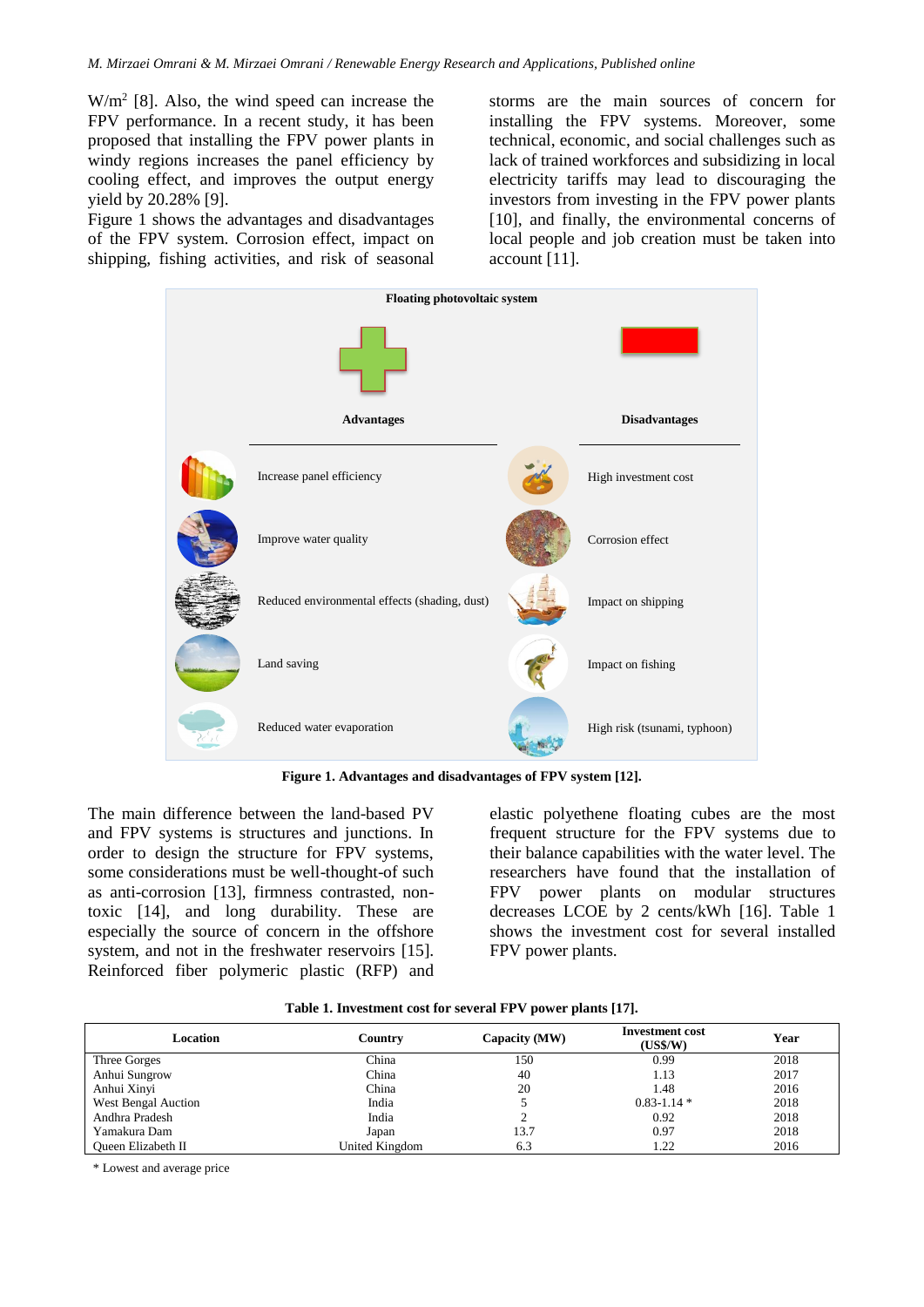In the past, the investment cost of the FPV systems was more than the land-based ones. However, today this price has reached US\$ 0.8- 1.13/W [17]. In one study, the investment cost and payback period for a 2 MW FPV power plant in India were estimated at US\$1.6 million and 6 years, respectively [18]. In another feasibility study, the total investment costs for 1 MW of floating PV construction in Australia were estimated at USD 1.1 million [19]. Generally, the generation of 1 kW electricity by PV panel requires approximate  $8 \text{ m}^2$  of land [20]. Therefore, the solar PV development can turn into a challenge in some areas since the land is both restricted and expensive. The utility-scale FPV systems have an appropriate market in the high populated countries like China and India, as well as land-constraint regions such as Korea and Japan. For example, in Indonesia, installation of an FPV system compared to a land-based PV led to a lower levelized cost of electricity (LCOE) by 3.37 cents/kWh and improved the internal rate of return (IRR) by almost 6% [4]. Similarly, it has been revealed that the payback period (PP) of investments in FPV in Iran is estimated under 6 years [21].

Additionally, FPVs can be valuable in the countries with droughts and drinkable water crises. The water crisis is and will be more tangible in the Middle East, India, West America, North Africa and Australia in the coming years. For example, it is estimated that the scarcity of drinking water required by the Iranians will reach  $42$  billion  $m<sup>3</sup>$  soon [22]. The dams and open water reservoirs' evaporation is one of the main sources of water shortage. The evaporation in the agricultural sectors' reservoirs is up to three times worse than the dams' losses [23]. It has been demonstrated that 40% of the volume of the open water reservoirs evaporates per annum [24].

In order to reduce the evaporation rate, the water surface can be covered by the chemical and physical techniques. The chemical methods such as alcohol mixtures may have undesirable impacts on the environment, specifically on the water quality. The chemical methods can reduce evaporation from 20% to 40%, annually [25]. Nevertheless, the physical approaches like using FPV panels can be more effective from the environmental aspect. They can decrease the evaporation rate by up to 70% [26]. Several papers have studied water-saving using FPV installation on lakes. The researchers have demonstrated that more than  $16000 \text{ m}^3$  of water evaporation can be saved annually if 2% of the surface of the dam is covered by floating panels

[27]. It was revealed that covering water surfaces with FPV panels generally could save water from 15 to 25 thousand  $m<sup>3</sup>$  for each MW of installed capacity [19]. A study in Spain has declared that 300 kW of FPV could reduce water evaporation by  $5000 \text{ m}^3$ , which is equal to one-fourth of the total capacity of the reservoir [28]. In terms of conservatism, the FPV's advantages have been briefly examined. For instance, a feasibility study has displayed that water and  $CO<sub>2</sub>$  savings could reach 37 thousand  $m^3$  and 1733 ton/year, respectively, by the installation of a 1 MW of FPV system in India [29]. Another work has disclosed that a 2 GW of FPV system that occupies 23% of a dam could save water by 95 thousand  $m<sup>3</sup>$  every year [20]. It has been predicted that if 10% of Korean water reservoirs' surface is covered by the FPV systems, 1.2 million tons of  $CO<sub>2</sub>$  is not produced and emitted into the atmosphere [30].

Most of the previous studies have focused on the technical analysis of the FPV systems, their structure types, and evaporation reduction. Also, the effect of  $CO<sub>2</sub>$  reduction was the only issue discussed amongst other pollutants. To date, a techno-economic-environmental analysis of a given FPV power plant in a warm and arid region has not yet been studied, comprehensively. Because of the long-term drought crisis in the Middle East, and the importance of the role of water to achieve sustainable development and energy security, Iran is selected as a case study. In this paper, the feasibility study of the installation of a 10 MW of FPV power plant on the open water reservoir in SE Iran is evaluated technically and economically. The level cost of electricity, payback period, internal rate of return, and greenhouse gases reduction such as  $CO<sub>2</sub>$ ,  $NO<sub>x</sub>$ , and  $SO_x$  will be discussed in detail. In this regard, the results obtained will be discussed from the private and the government viewpoints. Finally, a sensitivity analysis of the economic parameters will be performed.

#### **2. Method and materials**

Figure 2 shows a schematic view of the FPV system.



**Figure 2. A schematic view of FPV system.**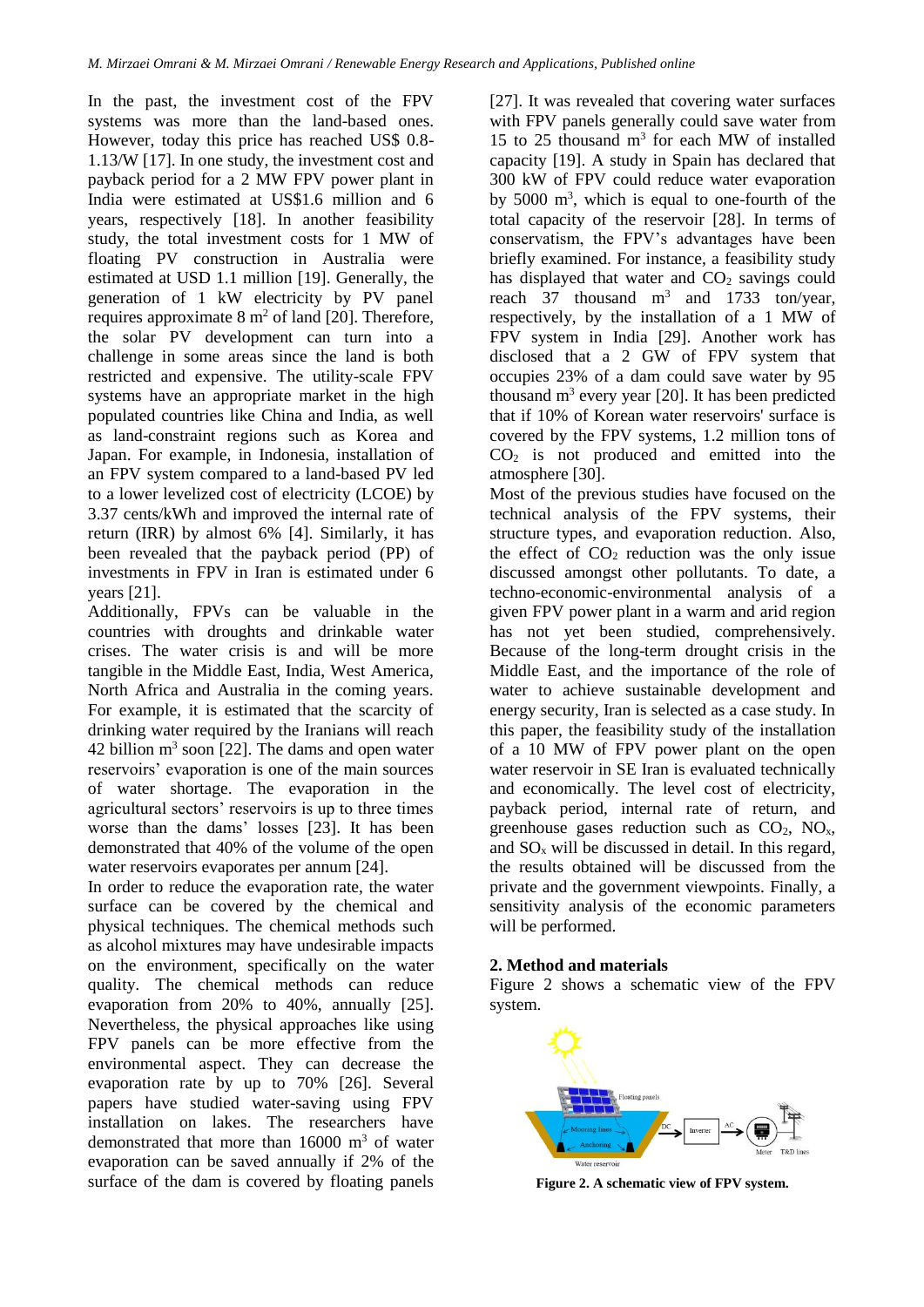As stated earlier, the structure is different between the FPV and PV system components. Mooring and anchoring systems are used to fix and solidify the floater parts from the wind and waves. In order to design these systems, some limitations such as the depth of water, wind speed, and waves power must be considered. Therefore, the mooring and anchoring designs are varied from site to site.

The PVSyst software is used to investigate the technical parameters for the 10-MW FPV power plant. The capacity factor (CF), performance ratio (PR), optimized panel slop, electricity generation, energy loss diagram, and  $CO<sub>2</sub>$  and other gas pollutant emission reductions will be calculated. The economic parameters such as the payback period (PP), internal rate of return (IRR), and levelized cost of electricity (LCOE) will also be computed. To end, a sensitivity analysis is performed to generalize the results for each country. Figure 3 displays the used methodology in this work.



**Figure 3. Methodology used in this work.**

#### **2.1. Studied area and data**

Selecting an appropriate location is an essential decision when evaluating a PV system. The share of solar irradiation in Iran has been reported 17% higher than the worldwide average [31]. Although the statistics argue that there are more than 280 sunny days in a year in over 90% of Iran, some economic and environmental concerns are still the main factors that should be taken into account

[32]. Since the most share of oil-rich countries' income like Iran comes from oil and other fossil fuels exports, the utilization of renewable energy is developing slowly. However, in order to achieve a sustainable development, it is necessary to rely more on the share of available renewable energies such as solar [33]. Figure 4 demonstrates the direct normal irradiation (DNI) contour in Iran. The annual average DNI reaches 2100-2400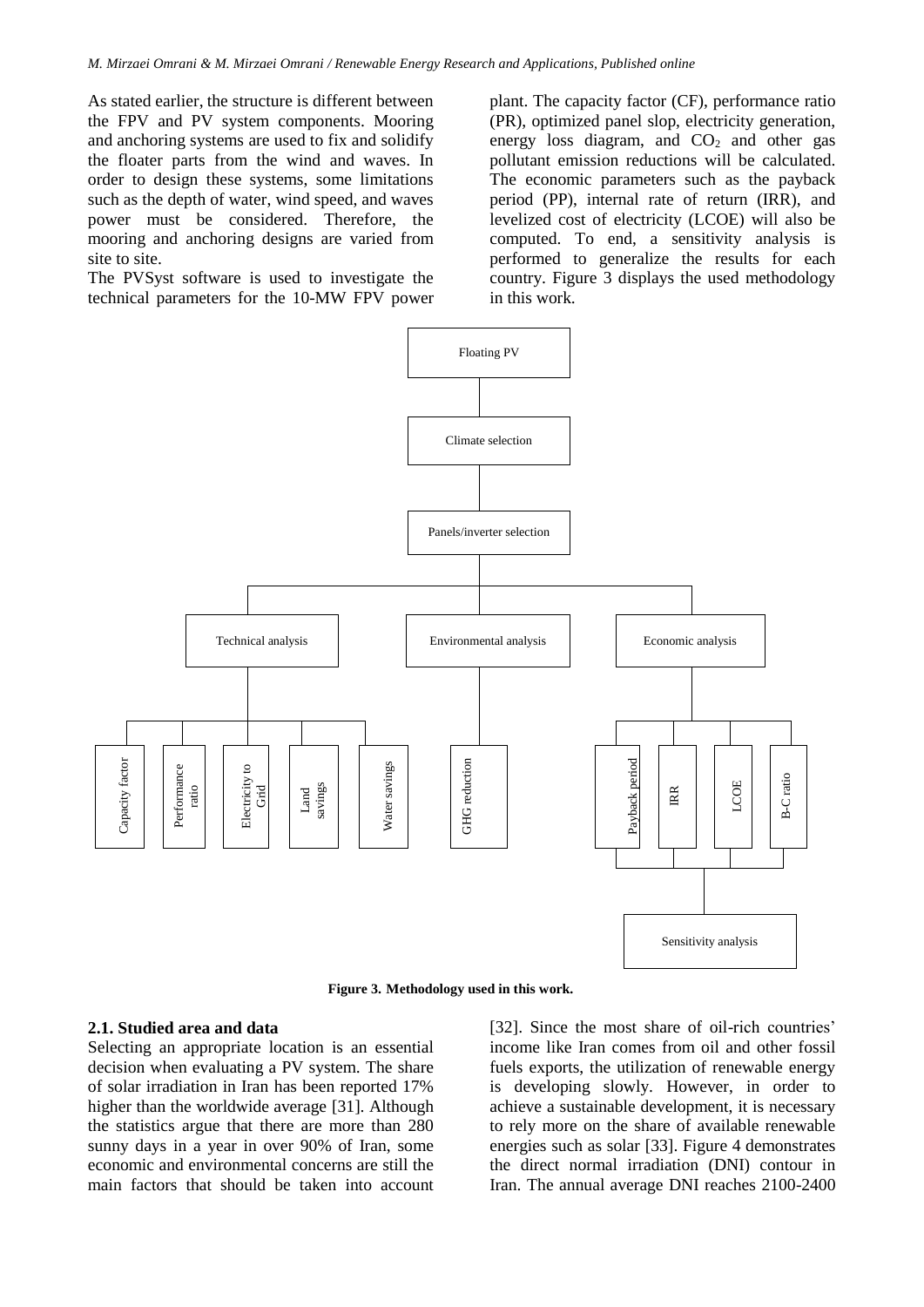$kWh/m<sup>2</sup>$  that is more available in the southern regions. Thereby, there is a significant potential to

use the solar energy technologies in these areas.



**Figure 4. Direct normal irradiation contour and level of water for studied area.**

The city of Zabol in the Sistan and Baluchestan province, located in SE Iran, was selected as the case study. This region with warm and windy climate has the lowest rainfall, and it is one of the least developed areas in Iran. The meteorological data proves that the average annual precipitation in this region is less than 70 mm [28]. According to figure 5, the average daily solar irradiation reaches  $5.28 \text{ kWh/m}^2/\text{d}$  [34]. On the other hand, the average air temperature is approximately 30°C, and even up to 40 °C in the warm months. This, in turn, will lead to the panel's efficiency reduction and a raise in the water evaporation rate from open water reservoirs.



**Figure 5. Climate conditions for Zabol [35].**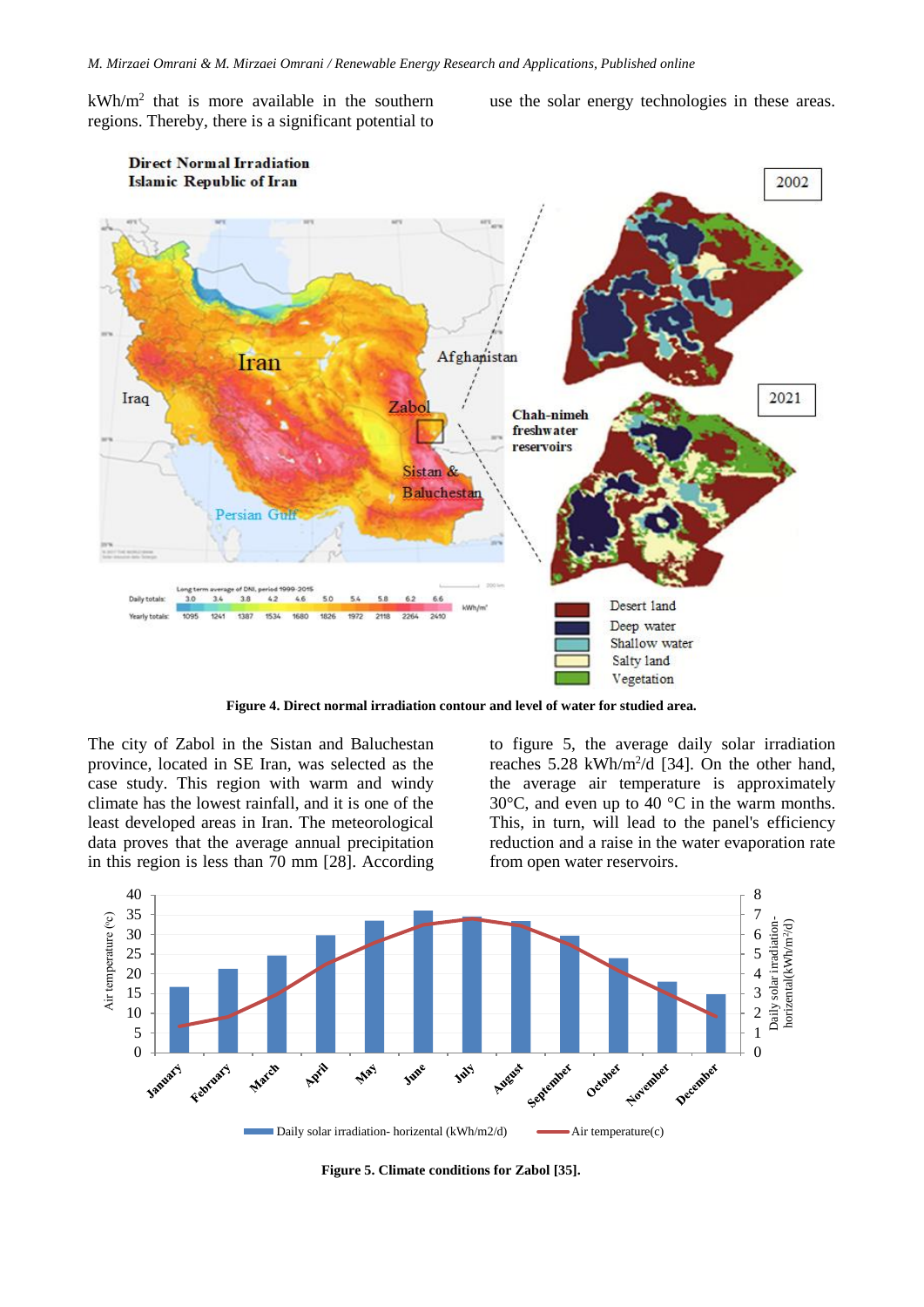A large proportion of the drinking and agricultural water demand in the north of the province is mainly provided by four open water reservoirs known as Chah-nimeh. The total capacity of the reservoirs is  $680$  million m<sup>3</sup>, from which 300 million m<sup>3</sup>/year is consumed and 135 million m<sup>3</sup> /year evaporated [6]. As it can be seen in figure 4, the absence of precise local policies for managing water harvesting, high evaporation rates, high temperature, and long-term droughts have critically reduced the level of freshwater in Chah-nimeh [36]. The water crisis has led to the complete demolition of agriculture in this region. Today, even supplying drinking water is faced with serious challenges, creating many problems such as the migration crisis, emergence of suburbanites to other cities, and poverty. Covering the water reservoir surface with FPV panels may be a key factor to reduce the annual evaporation. The specifications and assumptions of the proposed power plant will be discussed in the next section.

## **2.2. Technical parameters**

The technical specifications of the suggested 10- MW FPV power plant are shown in table 2.

**Table 2. Technical specification of FPV power plant.**

| Table 2. Technical specification of FPV power plant. |                                                          |  |
|------------------------------------------------------|----------------------------------------------------------|--|
| Name                                                 | Zabol, SE Iran                                           |  |
| Latitude                                             | $31.0^{\circ}$ N                                         |  |
| Longitude                                            | $61.0$ <sup><math>E</math></sup>                         |  |
| Altitude                                             | 480 m                                                    |  |
| Type                                                 | Poly-Si                                                  |  |
| <b>Brand</b>                                         | Lightway solar                                           |  |
| Model                                                | P $1640 \times 990$ series                               |  |
| Power                                                | 255 Watts                                                |  |
| Efficiency                                           | 15.7%                                                    |  |
| Slope                                                | $30^\circ$                                               |  |
| Azimuth                                              | $0^{\circ}$                                              |  |
|                                                      | 30.10 ( $V_{mpp}$ ), 37.88                               |  |
|                                                      | (V <sub>oc</sub> )                                       |  |
| Current (STC)                                        | 8.48 ( $I_{\text{mmp}}$ ), 8.90 ( $I_{\text{SC}}$ )      |  |
|                                                      | Elastic polyethene                                       |  |
|                                                      | prefabricated block                                      |  |
| Performance                                          |                                                          |  |
| Guarantee                                            | 25 years                                                 |  |
| <b>Brand</b>                                         | WEG Equip. Eletricos                                     |  |
| Model                                                | SIW700-T1665-33-v1                                       |  |
| Capacity                                             | 1.66 MW                                                  |  |
| Efficiency                                           | 98%                                                      |  |
|                                                      | 1000 V (nominal), 850                                    |  |
|                                                      | V (at operating)                                         |  |
| Operating temperature                                |                                                          |  |
| range                                                | $-10^{\circ}$ C to $+45^{\circ}$ C                       |  |
| Total capacity                                       | 10 MW                                                    |  |
| Type                                                 | Connected to grid                                        |  |
| <b>Useful</b> lifetime                               | $>$ 20 years                                             |  |
| Solar tracker system                                 | None (fixed)                                             |  |
| Energy storage system                                | None                                                     |  |
|                                                      | Voltage (STC)<br>Structure material<br>Voltage (3-phase) |  |

In order to simulate the technical parameters, PVSyst was used, which is a powerful software to investigate the PV power plants. The following considerations were taken:

- The panels were fixed; thus there was no solar tracking system.
- It was a grid-connected power plant, and had no energy storage system.
- Elastic polyethene was used in prefabricated blocks for the structure.

The electricity generated by the solar panels was direct current (DC). In this work, 6 inverters with the capacity of 1665 kW each were used to convert DC to alternating current (AC). The optimum slope of the PV panels was achieved by (1). The parameter L denotes the latitude of the area.

# **Optimized panel's slope = 0.95**  $\times$  **L** (1)

According to (2), the comparison between the actual and nominal energy output of the FPV power plant is defined as the performance ratio [37].

$$
PR = \frac{Y_f}{Y_R} \tag{2}
$$

The actual energy output  $(Y_f)$  is equal to the amount of electricity exported to the grid. The nominal energy output  $(Y_R)$  is the theoretical energy that can be achieved taking into account solar irradiation, panel temperature, and other climate impediments. Indeed, PR is demarcated as a quality factor that represents the actual energy output after applying all thermal, environmental, and electrical losses.

## **2.3. Economic parameters**

The RETScreen software that is a commercial Canadian software to develop clean and renewable energy programs is used to investigate the economic parameters. According to the literature [17], the total investment cost for the proposed FPV system is assumed US\$ 11.3 million, and the annual operation and maintenance cost (O&M) is equal to 1% of it. Based on the Iran's renewable energy and energy efficiency known as SATBA, the guaranteed purchasing price (PPA) of renewable electricity for a 10 MW PV power plant is US\$ 0.12/kWh for twenty years [38]. The annual inflation (i) and discount (d) rates are considered 12 [39] and 15% [40], respectively.

Payback period, IRR, and other economic indices are calculated by the following equations: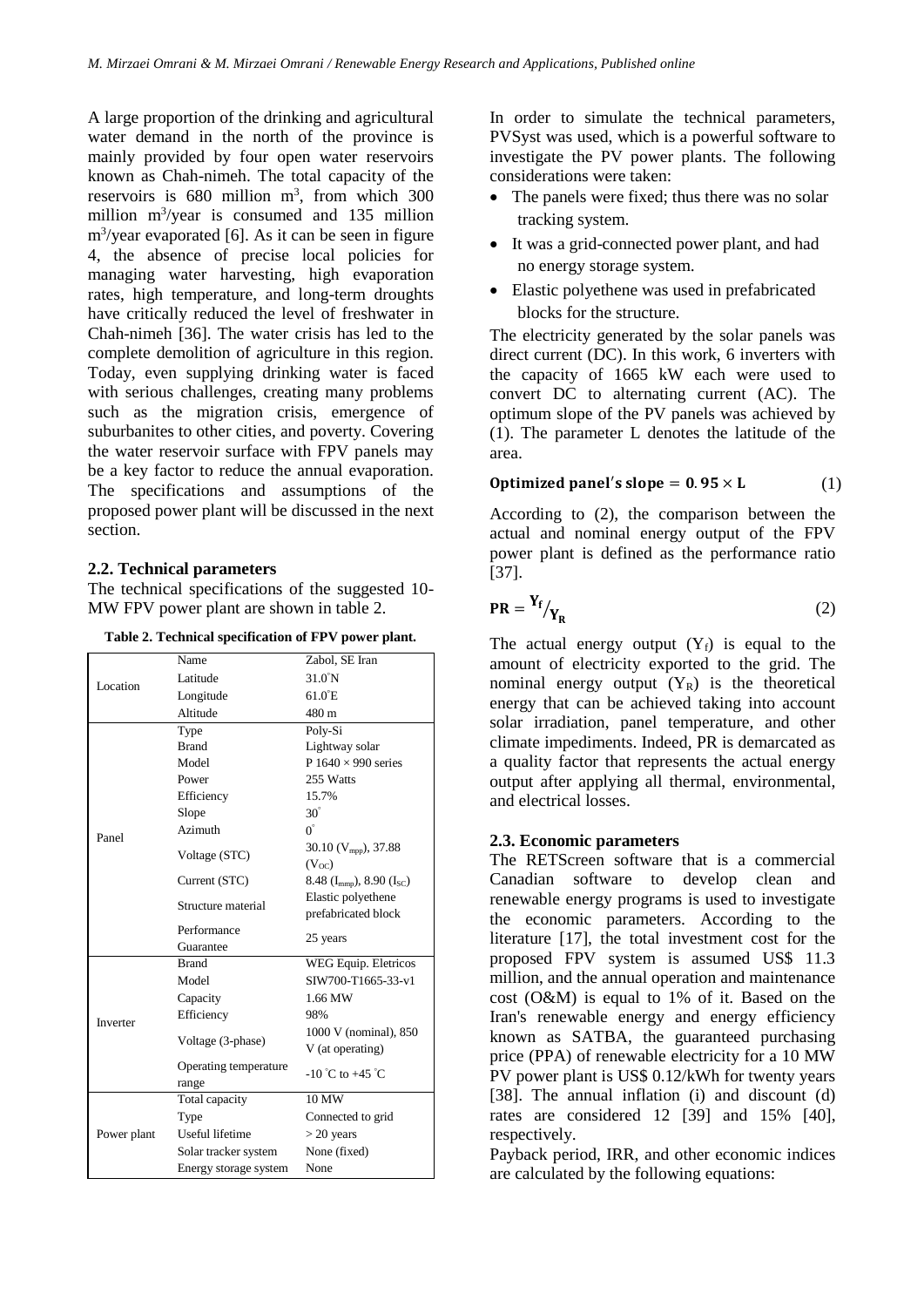$$
NPV = \sum_{j=1}^{n} \frac{CF_n}{(1+d)^n}
$$
 (3)

$$
CF_n = A(1 + i)^n
$$
 (4)

$$
\text{if } \mathbf{NPV}(\mathbf{d}^*) = \mathbf{0} \to \mathbf{d}^* = \text{IRR} \tag{5}
$$

Payback Period = B + 
$$
\frac{CCF_B}{CCF_B - CCF_{B+1}}
$$
 (6)

In the above equations,  $CF_n$  is the investment cash flow over the power plant lifetime, n is the power plant lifetime, A is total investment cost, IRR in NPV (vertical axis) versus discount rate (horizontal axis) plot is a point where the NPV graph is zero and it is equivalent to the new discount rate (d\* ), payback period (PP) in the NPV graph (vertical axis) versus the power plant lifetime (horizontal axis) is the point the NPV axis meets the horizontal axis, B is an integer where the cumulative cash flow is zero, and  $CCF<sub>B</sub>$  and  $CCF_{B+1}$  are the cumulative cash flow in years B and B+1, respectively.

#### **3. Results and discussion**

#### **3.1. Technical simulation**

Table 3 demonstrates the technical analysis results for the Chah-nimeh FPV power plant.

**Table 3. Technical results of FPV power plant.**

| <b>Parameter</b>               | Value  | Unit        |
|--------------------------------|--------|-------------|
| Capacity factor                | 20.6   | $\%$        |
| Performance ratio              | 83     | $\%$        |
| Electricity export to the grid | 18026  | MWh/year    |
| Land saving                    | 15     | Hectare     |
| Water saving                   | 440000 | $m^3$ /year |

According to (7), CF is defined as the ratio of the actually produced energy to the total power it can be produced by the power plant per year.

#### $CF = (Actual$  energy generation  $(MWh)$ ) / (Power plant capacity (MW)  $\times$  365 (day)  $\times$  (7) **24 (hours)**)

A higher CF, the more energy out of the same power capacity of the power plant. Also, a higher CF, the lower the cost of generating electricity. The findings show that CF of the FPV system is achieved by 20.6%, which is remarkable. Notably, the achieved CF is in the case of fixed panels;

thus, using the solar tracker system will increase this parameter, and, in turn, the revenue of the power plant owner.

The results obtained specify that the proposed FPV system can generate 18026 MWh of clean electricity per year without land occupation, while the same capacity land-based PV requires approximately 1.5 hectares of land per megawatt [41]. Hence, covering the Chah-nimeh reservoir with floating panels will save 15 hectares of land, which can be used in other applications, so it is a source of revenue. Water savings are calculated by (8) and (9).

$$
W_s = W_a + W_c \tag{8}
$$

$$
\mathbf{W}_{\mathbf{c}} = \mathbf{E} \times \mathbf{W}_{\mathbf{e}} \tag{9}
$$

In the mentioned equations,  $W_s$  is total water savings  $(m^3)$ , W<sub>a</sub> is not-evaporated water by covering the water surface  $(m^3)$ , W<sub>c</sub> is notconsumed water by thermal power plants during not-generating electricity  $(m<sup>3</sup>)$ , E is electricity generation by the FPV power plant that is equal to electricity that is not generated by thermal power plants (MWh), and  $W_e$  is water consumption per electricity generation by thermal power plant  $(m<sup>3</sup>/MWh)$ .

The FPV power plant covers about 15 out of 4700 hectares of the total surface of the Chah-nimeh water reservoir, which is equal to 0.3 % of it. Based on the total annual evaporation from the reservoir,  $W_a$  is calculated at 440 thousand  $m^3$ . It is found that the annual clean energy generated by FPV power plant, E, is 18026 MWh. Replacing E as the electricity that is not produced by thermal power plants, and the water consumption per power generation  $(W_e)$ ,  $W_c$  is obtained. Table 4 shows the water savings by decreasing evaporation with the covering of the reservoir and the operation of the FPV system. It is obtained that the FPV system can prevent evaporation and water consumption from 441.2 to 515.2 thousand m<sup>3</sup> /year. The largest water savings are realized due to the electricity that is not generated by a steam-turbine power plant equipped with the cooling towers system.

**Table 4. Water savings for covering reservoir and operation of FPV power plant.**

| Type of plants<br>(Gas as fuel) | <b>Cooling system</b> | We $(m^3/MWh)$ [43] | $W_c (10^3 \text{ m}^3)$ | $W_a(10^3 \text{ m}^3)$ | $W_s(10^3 m^3)$ |
|---------------------------------|-----------------------|---------------------|--------------------------|-------------------------|-----------------|
| GT                              | Non-usual             | $0.2 - 1.3$         | $3.6 - 23.4$             | 440                     | 443.6-463.4     |
|                                 | Cooling tower         | 2.12-4.17           | 38.2-75.2                | 440                     | 478.2-515.2     |
| <b>ST</b>                       | Once-through          | $0.7 - 1.5$         | 12.6-27                  | 440                     | 452.6-467       |
|                                 | Cooling pond          | 1.02                | 18.4                     | 440                     | 458.4           |
|                                 | Cooling tower         | $0.17 - 1.14$       | $3.1 - 20.5$             | 440                     | 443.1-460.5     |
| <b>CCPP</b>                     | Once-through          | $0.07 - 0.87$       | $1.2 - 15.6$             | 440                     | 441.2-455.6     |
|                                 | Cooling pond          | 0.9                 | 16.2                     | 440                     | 456.2           |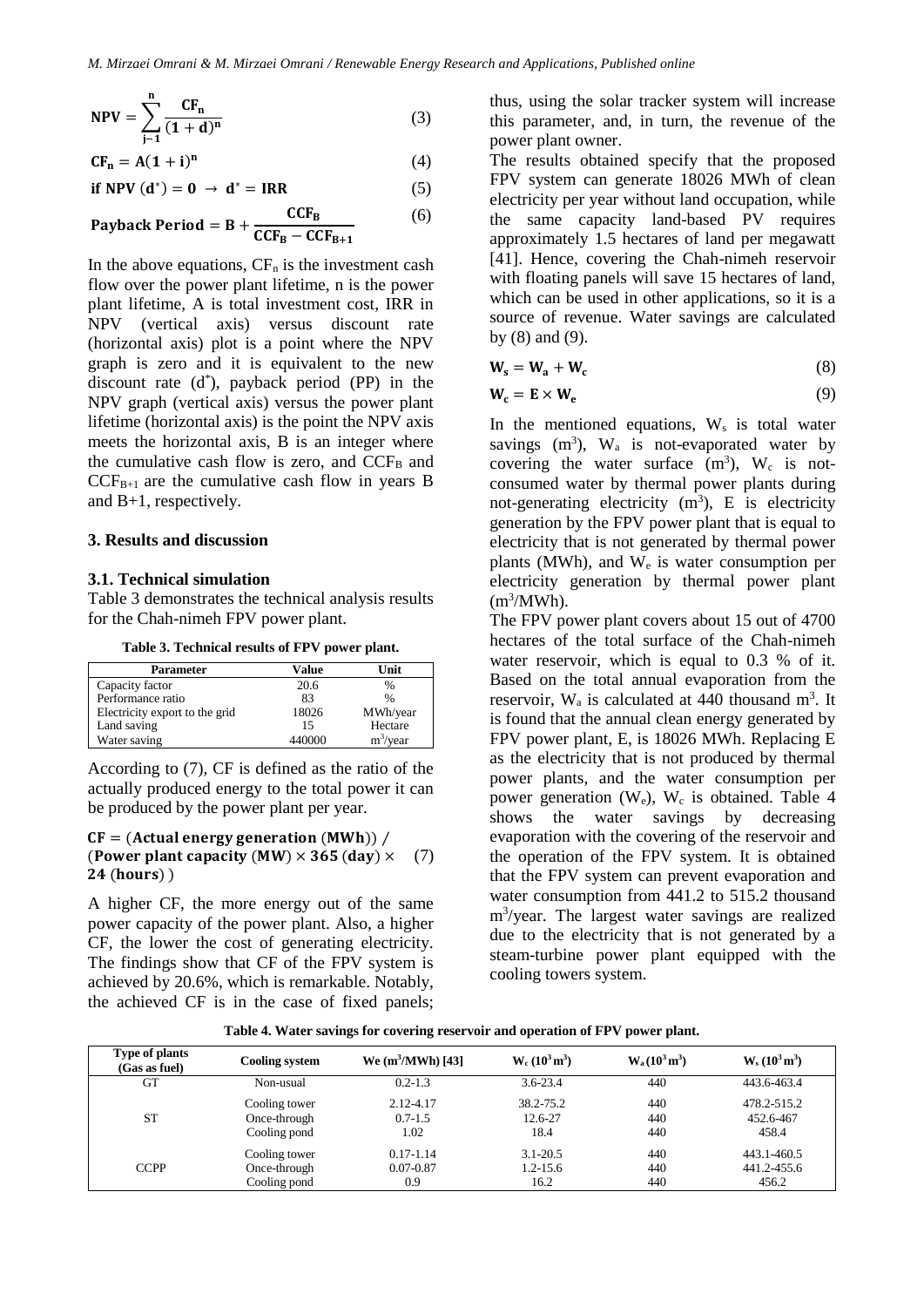The daily Iranian water consumption per capita is 250 Litre/person [42]. Thus, the total water saved by covering the Chah-nimeh reservoir's surface can meet the demand of 1208 up to 1411 subscribers, annually.

As it can be seen in figure 6, the annual average performance ratio is obtained by 83%. Despite the temperature increase in the warm months (May-Sep), PR is calculated to be almost 80%. This is a result of the cooling effect of the water surface on the floating panels; hence, the FPV system performance is appropriate even in the warm months. The power loss diagram is shown in figure 7. The greatest loss rate occurs due to the impact of ambient temperature on the panels. According to figure 5, the average air temperature in the warm months reaches 40 °C. Thus, using a land-based PV system has a less PR than FPV with the same capacity.



**Figure 6. Performance ratio of FPV power plant.**

Loss diagram over the whole year



**Figure 7. Power generation loss graph.**

#### **3.2. Environmental assessment**

Table 5 demonstrates the GHG emission rates from several thermal power plants.  $CO<sub>2</sub>$  and other pollutant emission reduction are calculated by the use of GHG emission rates from table 5 and the electricity not produced by thermal power plants, E, by (10). The results obtained are shown in table 6.

GHG emission savings 
$$
\left(\frac{\text{ton}}{\text{year}}\right) =
$$
  
E (MWh) × GHG emission rate  $\left(\frac{\text{ton}}{\text{MWh}}\right)$  (10)

The results reveal that  $CO<sub>2</sub>$  has the highest emission reduction among the other pollutants in all thermal power plant types. Moreover, it is revealed that  $NO_x$ ,  $SO_x$ , and SPM that are hazardous pollutants for air quality are reduced significantly by electricity generation using the FPV power plant. In addition to the thermal power plants, it seems that the FPV system in comparison with the land-based PV can reduce more GHG emissions due to the higher CF and annual energy generation.

The proposed FPV power plant will avoid the production and emission of 8470-15311  $tCO<sub>2</sub>/year$ . This amount is equivalent to  $CO<sub>2</sub>$ absorbed by 778 up to 1407 hectares of forests or 19692-35598 barrels of crude oil that are not burnt by the gas turbine power plant to supply the same amount of electricity [31].

#### **3.3. Economic assessment**

Table 7 shows the economic analysis results of the FPV power plant. The PP is achieved at 5.2 years. The level cost of electricity or LCOE is calculated at US\$ 0.10/kWh as well. Considering the renewable electricity guaranteed purchasing price (US\$ 0.12/kWh), the achieved LCOE is appropriate. It seems that the cost of generated electricity in the Chah-nimeh FPV power plant is US\$ 0.02/kWh less than the sales cost, which provides a secure profit margin for owners.

|  |  | Table 5. GHG emission rates from thermal power plants [31]. |  |  |  |  |  |
|--|--|-------------------------------------------------------------|--|--|--|--|--|
|--|--|-------------------------------------------------------------|--|--|--|--|--|

| <b>Type of plants</b> |                 |                 |                 |       | <b>Emission rate (gr/kWh)</b> |                 |                 |       |
|-----------------------|-----------------|-----------------|-----------------|-------|-------------------------------|-----------------|-----------------|-------|
|                       | NO <sub>x</sub> | SO <sub>2</sub> | SO <sub>3</sub> | CO    | <b>SPM</b>                    | CO <sub>2</sub> | CH <sub>4</sub> |       |
| $GT^*$                | 2.4             | 0.5             | 0.001           | 0.1   | 0.1                           | 849.4           | 0.02            | 231.6 |
| $ST^{**}$             | 2.3             | 7.8             | 0.03            | 2.5   | 0.2                           | 824.9           | 0.02            | 225   |
| $CCPP***$             | 2.9             | 0.3             | 0.01            | 0.1   | 0.1                           | 469.9           | 0.01            | 128.2 |
| Diesel                | L.5             | 4.6             | 0.1             | 0.001 | 0.3                           | 826.4           | 0.04            | 225.4 |

GT\* : Gas turbine power plant

ST\*\*: Steam turbine power plant

CCPP\*\*\*: Combined cycle power plant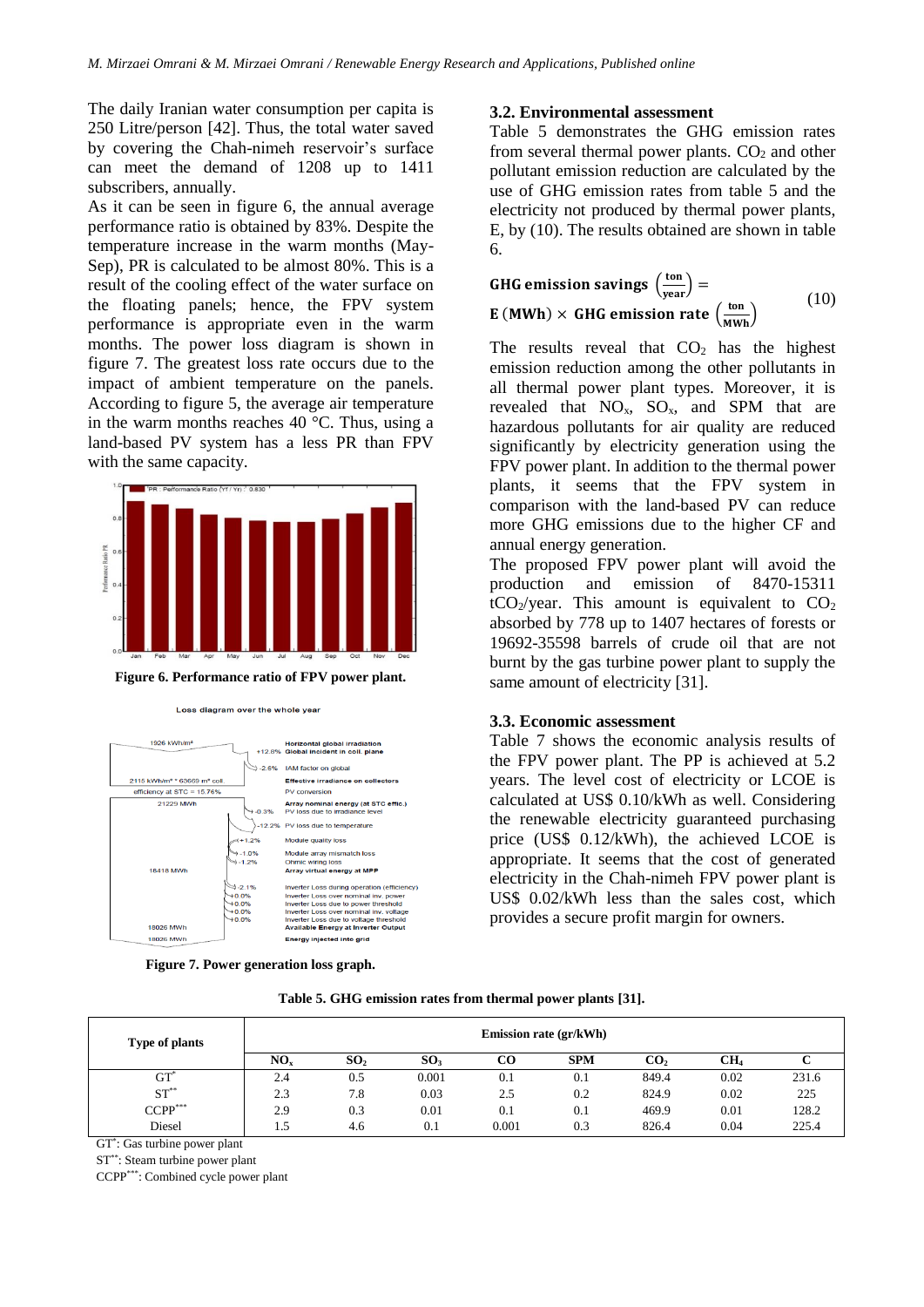| Type of plants |                 |                 |                 |       | <b>Emission savings (ton/year)</b> |                 |      |      |
|----------------|-----------------|-----------------|-----------------|-------|------------------------------------|-----------------|------|------|
|                | NO <sub>x</sub> | SO <sub>2</sub> | SO <sub>3</sub> | CO    | <b>SPM</b>                         | CO <sub>2</sub> | CH4  |      |
| GT             | 43.2            |                 | 0.018           | 1.8   | l.8                                | 15311           | 0.36 | 4174 |
| $ST^{**}$      | 41.4            | 140.6           | 0.5             | 45    | 3.6                                | 14869           | 0.36 | 4056 |
| $CCPP***$      | 52.3            | 5.4             | 0.18            | 1.8   | 1.8                                | 8470            | 0.18 | 2311 |
| Diesel         | 27              | 82.9            | 1.8             | 0.018 | 5.4                                | 14896           | 0.72 | 4063 |

|  |  | Table 6. GHG emission savings for FPV power plant. |  |  |  |  |  |
|--|--|----------------------------------------------------|--|--|--|--|--|
|--|--|----------------------------------------------------|--|--|--|--|--|

GT\* : Gas turbine power plant

ST\*\*: Steam turbine power plant

CCPP\*\*\*: Combined cycle power plant



**Figure 8. Crude oil and forest savings by FPV power plant.**

The annual revenue of the power plant owner obtained US\$ 2.23 million.

**Table 7. Economic analysis results for FPV power plant.** 

| Parameters                                     | Value | Unit         |
|------------------------------------------------|-------|--------------|
| PP                                             | 5.2   | Year         |
| LCOE                                           | 0.10  | US\$/kWh     |
| B-C ratio                                      | 1.3   |              |
| IR R                                           | 20.4  | $\%$         |
| Annual revenue (electricity sales to the grid) | 2.23  | Million US\$ |

The benefit-cost ratio (B-C ratio) is achieved at 1.3. This ratio is a foreshadowing for the investors before starting a project. Accordingly, if the B-C ratio value is equal and/or more than one, a project will be economic. The internal rate of return is another parameter that is calculated at 20.4%. It is found that the achieved IRR is more than the discount rate (15%); thus, the installation of the FPV power plant on the Chah-nimeh reservoir provides the economic demands for the investors.

So far, the revenue and other economic aspects have been investigated from the capital owner's viewpoint. Now, table 8 describes the cost savings of the government by the FPV power plant construction on the Chah-nimeh reservoirs.

**Table 8. Government cost savings by installation of the Chah-nimeh FPV power plant.**

|                                                            | <b>Cost saving types</b>      | Value         | Unit            |
|------------------------------------------------------------|-------------------------------|---------------|-----------------|
| Crude oil barrels are not burnt to<br>generate electricity |                               | $1 - 1.9$     | Million<br>US\$ |
| Land savings                                               |                               | 15            | Hectare         |
| Water savings<br>(Taking into                              | drinking water<br>price [44]  | 105-123       | Thousand        |
| account)                                                   | mineral water<br>price $[45]$ | 210000-245000 | US\$            |

The final cost of the drinking water for the Iranian government is reported to be 10000 Riyals/m<sup>3</sup> (US\$  $0.24/m<sup>3</sup>$ ) [44]. It was also made known that covering the Chah-nimeh reservoir surface with floating panels can prevent the evaporation of  $441.2 - 515.2$  thousand m<sup>3</sup>/year of drinking water. Hence, the value of saved water reaches 4.4-5.1 billion Riyals (US\$ 105-123 thousand) per year. As stated earlier, the Sistan and Baluchestan province is some of the least developed areas in Iran. Many villages and areas do not have access to adequate drinking water. In order to solve this problem, the government distributes mineral water (bottles) among people, especially during the warm months. Regarding 20000 Riyals per litre (US\$ 0.47/L) [45] as mineral water price, 8824-10340 billion Riyals (US\$ 210-245 million) is saved for the government. The cost savings can assist the government to improve sustainable development in this region. Furthermore, it may be spent on social viewpoints such as decreasing unemployment and immigration rates as a result of the drinking water crisis.

As shown in figure 8, 19692-35598 barrels of crude oil will be saved by the construction of a 10 MW FPV power plant on the Chah-nimeh reservoir. Regarding US\$ 54 per barrel [22] as the average price of Iran's crude oil exports, the government's annual savings is reached US\$ 1- 1.9 million.

There are some challenges in the way of the development of FPV power plants such as the low price of fossil fuels and low tariffs for electricity generated by thermal power plants that will be sold to the subscribers. These problems will be solved by ratifying laws and regulations by the policy-makers. They can increase electricity tariffs for subscriber's step-wisely and consider incentives for the investors to invest in the FPV systems. Installation of FPV structure is easy due to the availability and mass production of elastic polyethene blocks but the construction of FPV power plants is rather modern than other types of renewable energies. Thus, finding trained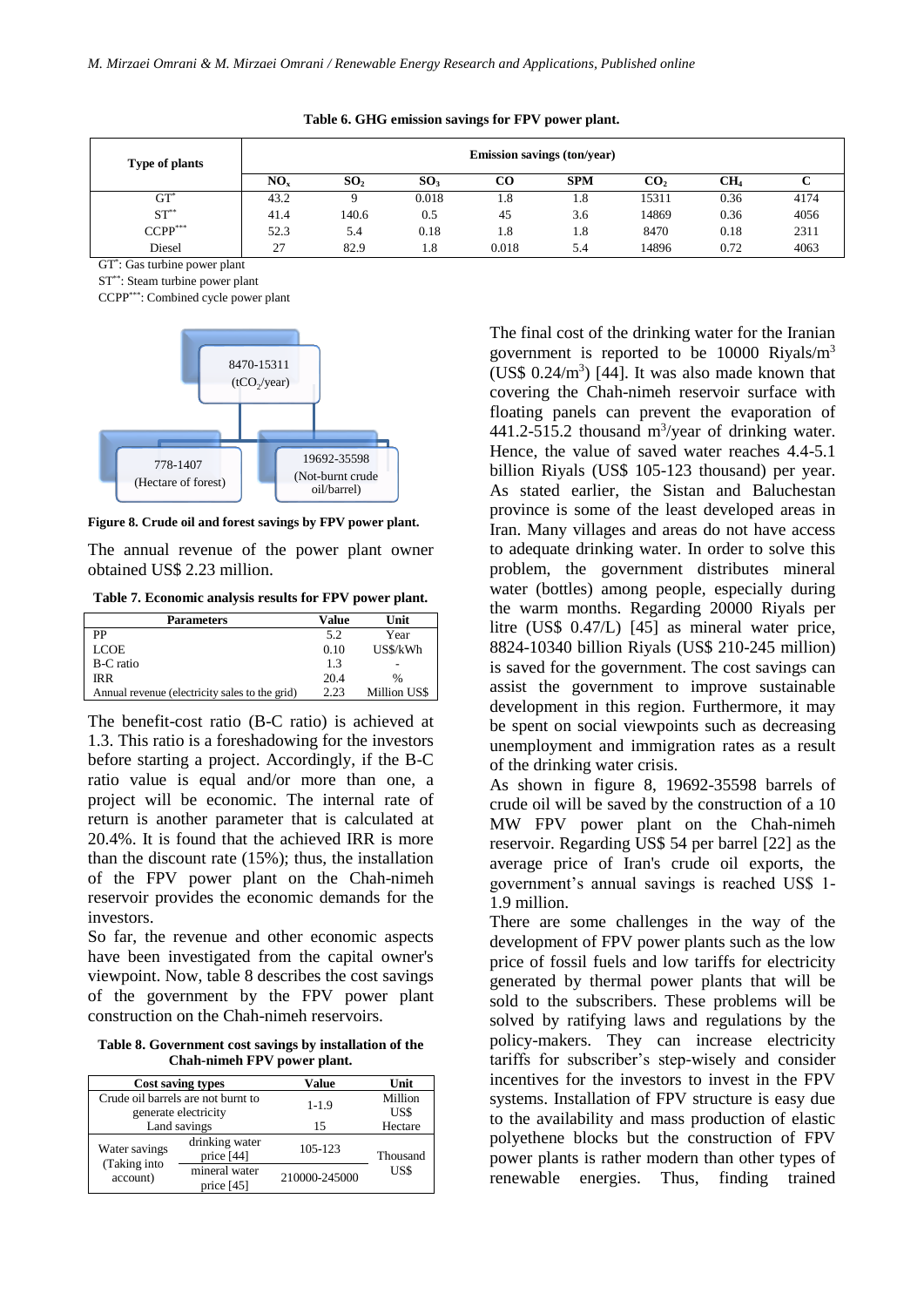workforces for construction is still a challenge in this region.

In the North of the Sistan and Baluchestan province, specifically in the city of Zabol, the wind speed is a serious challenge that leads to dust storms in the warm months. It seems that it is the main challenge on the way of installing an FPV power plant on the Chah-nimeh reservoirs in practice. The appropriate and right mooring and anchoring system installation is a must. In this regard, providing a standard procedure and guidelines for installation is essential.

#### **4. Sensitivity analysis**

Sensitivity analysis is an approach to realize how the output variables are affected during the fluctuations of the input variables. Figure 9 shows the sensitivity analysis of the economic variables. As declared in the literature, the capital cost of solar systems is decreasing rapidly. It is proven that the fluctuations of the FPV system's capital cost have a dominant factor in all economic results. The payback period (PP) of investment will be decreased by 31% and reaches 3.6 years provided that the capital cost decreases by 30%. Also, an increase in purchasing price by 30% will

decrease PP to 4 years. In contrast, a 30% decrease in purchasing price (US\$ 0.084/kWh) may increase PP to 7.5 years. Similarly, IRR improves from 20.4% to 29.6%, which is a significant increase if the capital cost decreases by 30%. It is found that changes in the inflation and discount rates have a low effect on the payback period and IRR.

In terms of the economic viewpoint, LCOE is a key factor for the investors. As seen, LCOE must be lower than the renewable electricity guaranteed purchasing price. It is visible that IRR and payback period of investment will be more suitable by increasing the electricity purchasing price tariffs, particularly in the utility-scale capacity of FPV. However, LCOE has a low sensitivity to the electricity purchasing tariff changes as well as the inflation rate. However, both the discount rate and capital cost changes will have a significant impact on LCOE, and change it linearly. The results show that LCOE will be decreased by 3.1 cents and will reach US\$ 0.074/kWh, which is comparable with the conventional thermal power plants provided that the capital cost decrease by 30%.



**Figure. 9. Sensitivity analysis of economic variables: a) IRR; b) payback period; c) LCOE; d) B-C ratio.**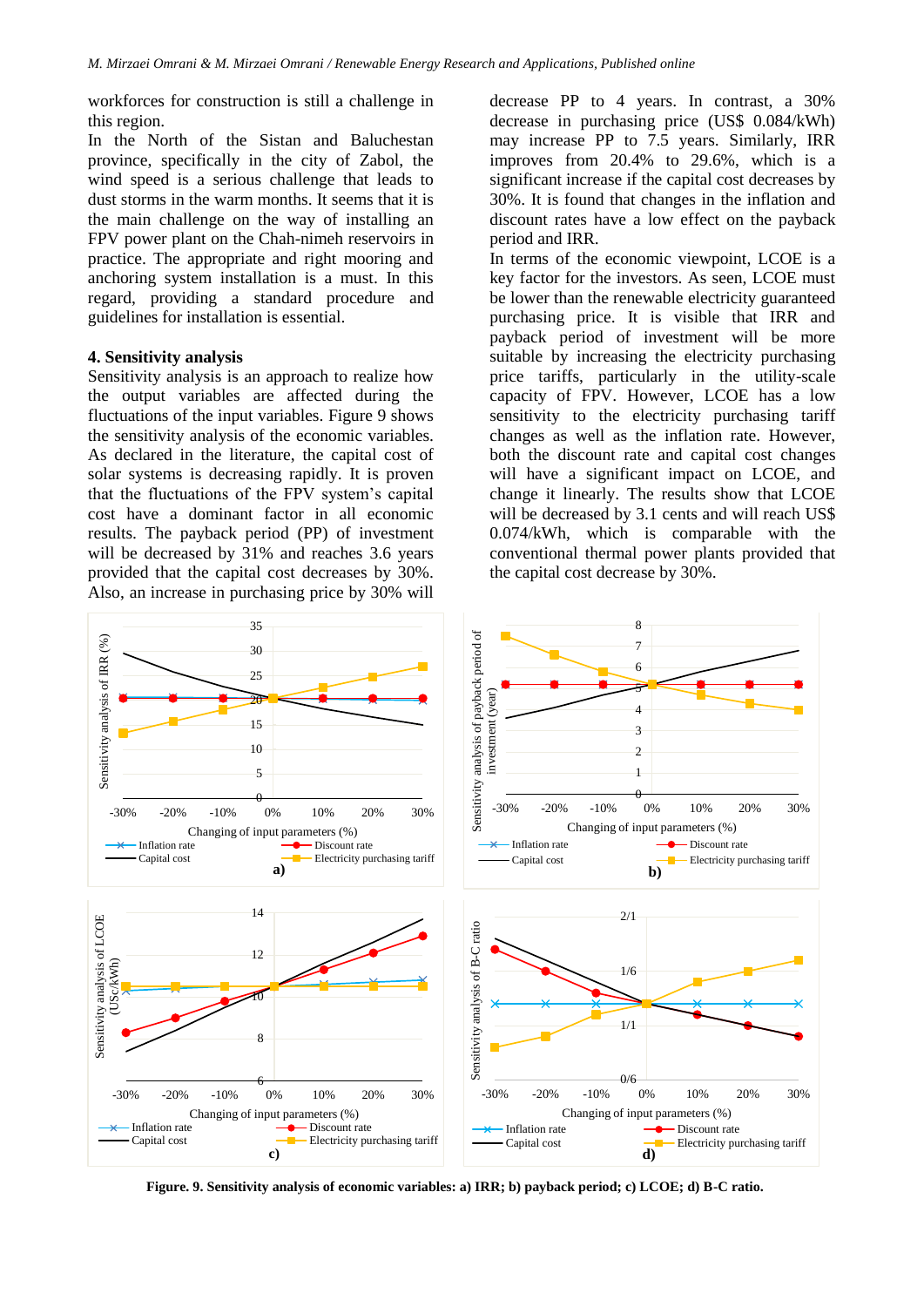In order to provide a comprehensive economic viewpoint for the investors, the sensitivity of the B-C ratio is analyzed. It is revealed that decreasing capital cost, discount rate, and increase in electricity purchasing tariffs have significant impacts on the B-C ratio, respectively.

The results also indicate that this project in Chahnimeh is beneficial as long as the electricity purchasing tariffs are higher than US\$ 0.096/kWh.

Therefore, the development of utility-scale construction of FPV power plants has a low dependence on the domestic policies; it is rather more dependent on the capital cost that is dropping dramatically day by day. In this regard, the incentive policies such as incremental electricity purchasing tariffs, cost of land savings, and water savings can accelerate the development of FPV systems. These incentives will lead to major impacts on PP, IRR, and B-C ratio indices.

## **5. Conclusion**

This paper has provided a deeper insight into an economic and environmental evaluation of a 10- MW FPV power plant. For this purpose, an open freshwater reservoir in SE Iran (the Chah-nimeh) was selected. The results obtained disclose that the payback period and IRR are achieved at 5.2 years and 20.4%, respectively.

The sensitivity analysis of the economic variables exposes that the changes in the electricity purchasing tariffs and capital costs have a major influence on the payback period and IRR. If the capital cost falls by 30%, the investment's payback period will be reduced to 3.6 years. In addition, a 30% rise in the purchasing price reduces PP to four years. However, a 30% reduction in the purchasing price (US\$ 0.084/kWh) would extend PP by 44%. Likewise, if the capital cost is reduced by 30%, IRR rises from 20.4% to 29.6%, which is a considerable gain. The results demonstrate that LCOE has a linear relationship with the discount rate and capital cost. In that, LCOE is reduced by 3.1 cents and reaches US\$ 0.074/kWh, making it competitive with electricity production price from the conventional thermal power plants, if the investment costs are reduced by 30%. The sensitivity analysis in this work identifies that besides the global decrease in floating PV investment costs, allocating incentives policies can encourage the investors, and will end to significant impacts on economic indices, for instance payback period, IRR, and B-C ratio.

The Chah-nimeh FPV power plant can generate 18026 MWh of clean electricity annually, which meets the electricity demands of 6000 residents in this region. Moreover, it was found that the annual water evaporation reduced by 441.2 up to 515.2 thousand  $m<sup>3</sup>$  with only covering 0.3% of the Chah-nimeh reservoir's surface. The achieved water savings can be provided 1208 to 1411 subscribers' water demand per annum. From the environmental aspect, generation of the clean energy by FPV power plants can significantly reduce GHG and hazardous gases like  $CO<sub>2</sub>$ , NO<sub>x</sub>,  $SO<sub>x</sub>$ , and SPM emissions. The results showed that  $CO<sub>2</sub>$  emission decreased by 8470 up to 15311 tons per year, which is equal to 19692 to 35598 barrels of crude oil that are not burnt by a gas turbine power plant to supply the same residential electricity demand. Thus, the construction of utility-scale FPV power plants in warm and windy regions can be beneficial, economic, and environmental-friendly for households and social aspects.

It is suggested that in the future, it will be important to explore the challenges and restrictions of the practical installation of FPV with similar capacity, utilization of FPV power plants in other regions with different climates, and more technical analysis such as adding one-axis or two-axis solar tracking systems seems to be required.

| A           | Total investment cost                                            |
|-------------|------------------------------------------------------------------|
| AC          | Alternating current                                              |
| B           | Point that leads to zero of cumulative<br>cash flow-year diagram |
| B-C ratio   | Benefit-cost ratio                                               |
| $CCF_{B}$   | Cumulative cash flow in years B and B                            |
| $CCF_{B+1}$ | $+1$ , respectively                                              |
| <b>CCPP</b> | Combined-cycle power plant                                       |
| CF          | Capacity factor                                                  |
| $Cf_n$      | Cash flow of investment over power<br>plant lifetime             |
| d           | Discount rate                                                    |
| $d^*$       | It is equal to IRR (new discount rate)                           |
| DC          | Direct current                                                   |
| <b>DNI</b>  | Direct normal irradiation                                        |
| E           | Electricity is not generated by thermal<br>power plants (MWh)    |
| <b>FPV</b>  | Floating photovoltaic                                            |
| <b>GHG</b>  | Greenhouse gas                                                   |
| <b>GT</b>   | Gas-turbine power plant                                          |
| 1           | Inflation rate                                                   |
| <b>IRR</b>  | Internal rate of return                                          |
| L           | Latitude                                                         |
| <b>LCOE</b> | Level cost of electricity                                        |

**6. Nomenclature**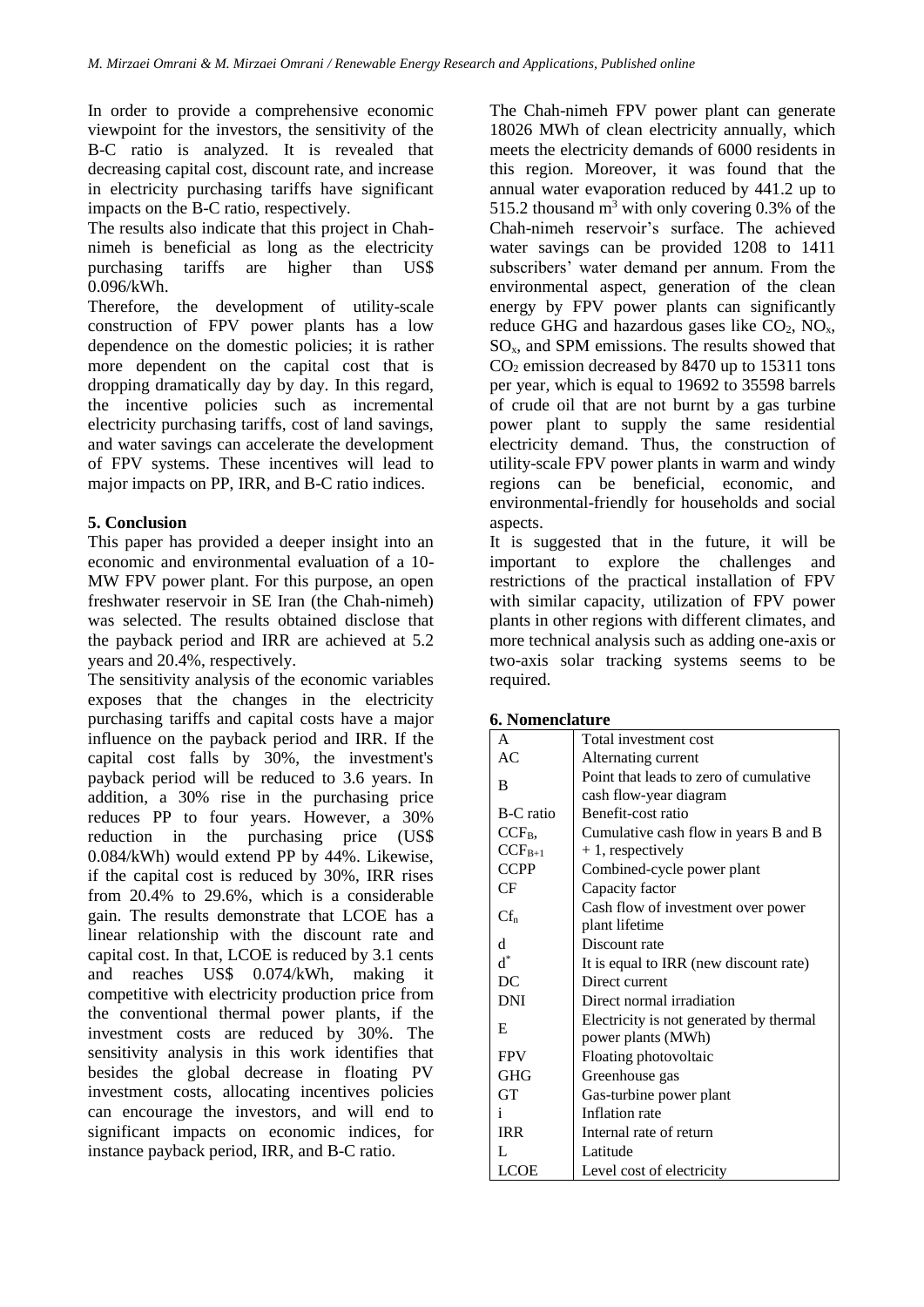| <b>MW</b>                 | Megawatt                                                                               |
|---------------------------|----------------------------------------------------------------------------------------|
| n                         | Power plant lifetime                                                                   |
| <b>NPV</b>                | Net present value                                                                      |
| <b>PP</b>                 | Payback period                                                                         |
| <b>PR</b>                 | Performance ratio                                                                      |
| PV                        | Photovoltaic                                                                           |
| <b>SPM</b>                | Suspended particulate matter                                                           |
| SТ                        | Steam-turbine power plant                                                              |
| US\$                      | <b>United States Dollar</b>                                                            |
| $\rm W_a$                 | Water is not evaporated by covering<br>water surface by FPV system $(m^3)$             |
| $\mathrm{W}_{\mathrm{c}}$ | Water is not consumed by thermal<br>power plants for electricity generation<br>$(m^3)$ |
| $\mathrm{W}_{\mathrm{e}}$ | Water consumption by thermal power<br>plant $(m^3/MWh)$ .                              |
| W,                        | Total water saving during FPV<br>construction and operation $(m^3)$                    |
| ${\rm Y}_{\rm f}$         | Actual energy output                                                                   |
| ${\rm Y}_{\rm R}$         | Nominal energy output                                                                  |

#### **7. Acknowledgment**

This research did not receive any specific grant from the funding agencies in the public, commercial or not-for-profit sectors.

#### **8. References**

[1] S. A. Kalogirou and Y. Tripanagnostopoulos. Hybrid PV/T solar systems for domestic hot water and electricity production. Energy Conversion and Management, vol. 47, no. 18, pp. 3368-3382, 2006, doi: https://doi.org/10.1016/j.enconman.2006.01.012.

[2] P. R. Jagadale, A. B. Choudhari, and S. S. Jadhav. Design and simulation of grid connected solar Si-Poly photovoltaic plant using PVsyst for Pune, India<br>location. Renewable Energy Research and location. Renewable Energy Research and Applications, vol. 3, no.1, pp. 41-49, 2022, doi: 10.22044/rera.2021.11057.1069.

[3] T. Kjeldstad, D. Lindholm, E. Marstein, and J. Selj. Cooling of floating photovoltaics and the importance of water temperature. Solar Energy, vol. 218, pp. 544- 551, 2021,

doi:https://doi.org/10.1016/j.solener.2021.03.022.

[4] A. P. Sukarso and K. N. Kim. Cooling effect on the floating solar PV: performance and economic analysis on the case of West Java province in Indonesia. Energies, vol. 13, no. 9, 2020, doi: 10.3390/en13092126.

[5] M. Dörenkämper, A. Wahed, A. Kumar, M. de Jong, J. Kroon, and T. Reindl. The cooling effect of floating PV in two different climate zones: A comparison of field test data from the Netherlands and Singapore. Solar Energy, vol. 214, pp. 239-247, 2021, doi: [https://doi.org/10.1016/j.solener.2020.11.029.](https://doi.org/10.1016/j.solener.2020.11.029)

[6] Y.-G. Lee, H.-J. Joo, and S.-J. Yoon. Design and installation of floating type photovoltaic energy

generation system using FRP members. Solar Energy, vol. 108, pp. 13-27, 2014.

[7] E. M. do Sacramento, P. C. Carvalho, J. C. de Araújo, D. B. Riffel, R. M. da Cruz Corrêa, and J. S. P. Neto. Scenarios for use of floating photovoltaic plants in Brazilian reservoirs. IET Renewable Power Generation 9, vol. 9, no. 8, pp. 1019-1024, 2015.

[8] M. S. M. Azmi, M. Y. H. Othman, M. H. H. Ruslan, K. Sopian, and Z. A. A. Majid. Study on electrical power output of floating photovoltaic and<br>conventional photovoltaic. AIP Conference photovoltaic. AIP Conference Proceedings, vol. 1571, no. 1, pp. 95-101, 2013, doi: 10.1063/1.4858636.

[9] N. A. S. Elminshawy, A. Osama, D. G. El-Damhogi, E. Oterkus, and A. M. I. Mohamed. Simulation and experimental performance analysis of partially floating PV system in windy conditions. Solar Energy, vol. 230, pp. 1106-1121, 2021/12/01/ 2021, doi[: https://doi.org/10.1016/j.solener.2021.11.020.](https://doi.org/10.1016/j.solener.2021.11.020)

[10] S. Gadzanku, L. Beshilas, and U. B. Grunwald. Enabling floating solar photovoltaic (FPV) deployment review of barriers to FPV deployment in Southeast Asia. National Renewable Energy Laboratory (NREL), 2021.

[11] M. Lak Kamari, H. Isvand, and M. Alhuyi Nazari. Applications of multi-criteria decision-making (MCDM) methods in renewable energy development: a review (in EN). Renewable Energy Research and Applications, vol. 1, no. 1, pp. 47-54, 2020, doi: 10.22044/rera.2020.8541.1006.

[12] Where sun meets water: floating solar market report, Washington, DC: World Bank. World Bank Group, ESMAP and SERIS, 2019. Available: [https://www.worldbank.org/en/topic/energy/publicatio](https://www.worldbank.org/en/topic/energy/publication/where-sun-meets-water) [n/where-sun-meets-water.](https://www.worldbank.org/en/topic/energy/publication/where-sun-meets-water)

[13] Y. Wu, L. Li, Z. Song, and X. Lin. Risk assessment on offshore photovoltaic power generation projects in China based on a fuzzy analysis framework. Journal of cleaner production, vol. 215, pp. 46-62, 2019.

[14] X. Wang et al., Synthesis, structural characterization and evaluation of floating BN codoped TiO2/expanded perlite composites with enhanced visible light photoactivity. Applied Surface Science, vol. 349, pp. 264-271, 2015.

[15] P. Ranjbaran, H. Yousefi, G. Gharehpetian, and F. R. Astaraei. A review on floating photovoltaic (FPV) power generation units. Renewable and Sustainable Energy Reviews, vol. 110, pp. 332-347, 2019.

[16] M. Barbuscia. Economic viability assessment of floating photovoltaic energy, 2018.

[17] A. Siddiqi and L. D. Anadon. The water–energy nexus in Middle East and North Africa. Energy policy, vol. 39, no. 8, pp. 4529-4540, 2011.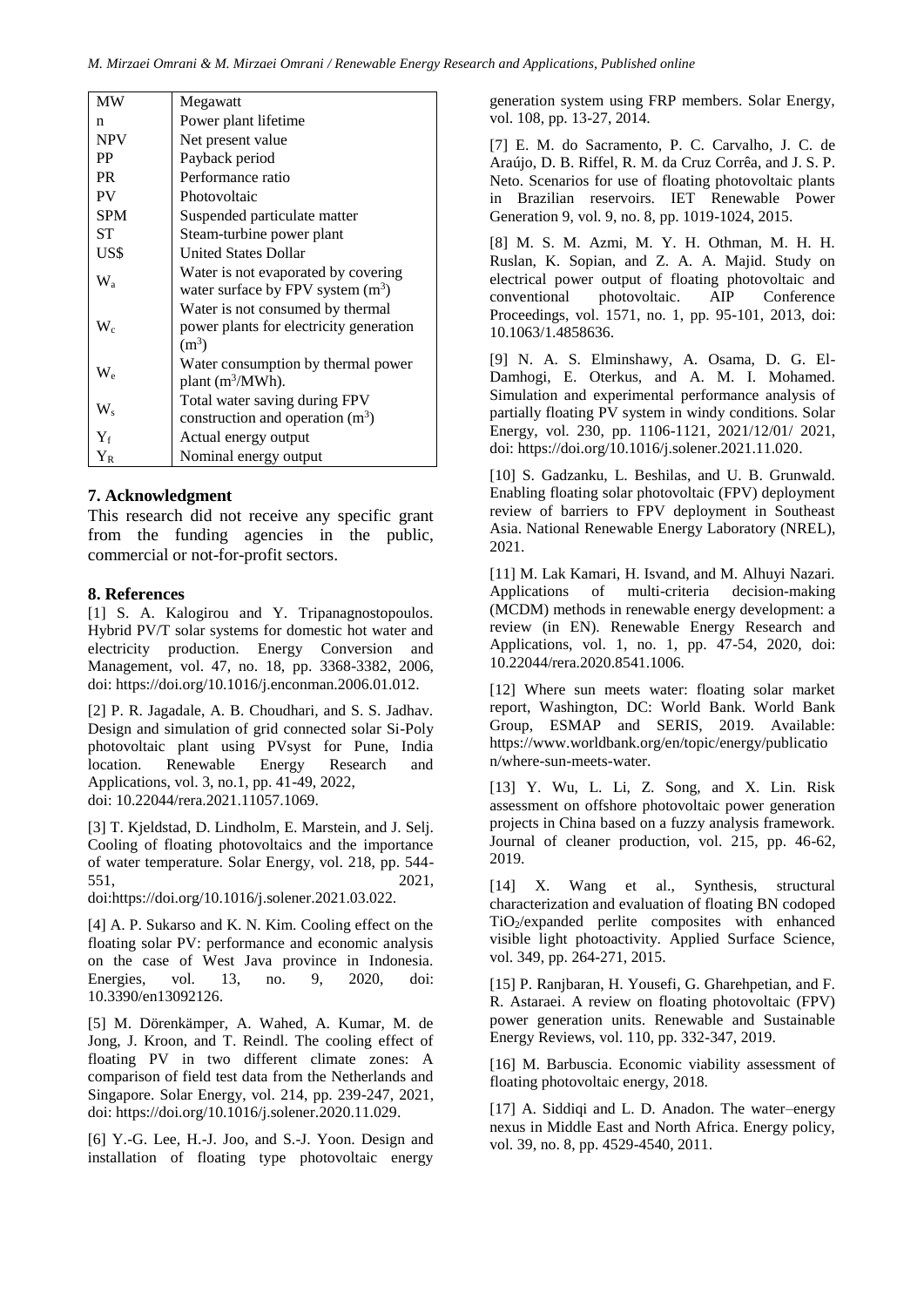[18] A. K. Singh, D. Boruah, L. Sehgal, and A. P. Ramaswamy. Feasibility study of a grid-tied 2MW floating solar PV power station and e-transportation facility using 'SketchUp Pro'for the proposed smart city of Pondicherry in India. Journal of Smart Cities, vol. 2, no. 2, pp. 49-59, 2017.

[19] M. Rosa-Clot, G. M. Tina, and S. Nizetic. Floating photovoltaic plants and wastewater basins: an Australian project. Energy Procedia, vol. 134, pp. 664- 674, 2017.

[20] L. Liu, Q. Sun, H. Li, H. Yin, X. Ren, and R. Wennersten.Evaluating the benefits of integrating floating photovoltaic and pumped storage power system. Energy Conversion Management, vol. 194, pp. 173-185, 2019.

[21] M. Fereshtehpour, R. Javidi Sabbaghian, A. Farrokhi, E. B. Jovein, and E. Ebrahimi Sarindizaj. Evaluation of factors governing the use of floating solar system: A study on Iran's important water infrastructures. Renewable Energy, vol. 171, pp. 1171-1187, 2021, doi: [https://doi.org/10.1016/j.renene.2020.12.005.](https://doi.org/10.1016/j.renene.2020.12.005)

[22] P. Hellegers, W. Immerzeel, and P. Droogers. Economic concepts to address future water supply– demand imbalances in Iran, Morocco and Saudi Arabia. Journal of hydrology, vol. 502, pp. 62-67, 2013.

[23] D. Martínez-Granados, J. F. Maestre-Valero, J. Calatrava, and V. Martínez-Alvarez. The economic impact of water evaporation losses from water reservoirs in the Segura basin, SE Spain. Water Resources Management, vol. 25, no. 13, p. 3153, 2011.

[24] F. Helfer, C. Lemckert, and H. Zhang. Impacts of climate change on temperature and evaporation from a large reservoir in Australia. Journal of hydrology, vol. 475, pp. 365-378, 2012.

[25] M. A. Benzaghta and T. A. Mohamad. Evaporation from reservoir and reduction methods: An overview and assessment study. International overview and assessment study. International Engineering Convention, Domascus, Syria and Medinah, Kingdom of Saudi Arabia, 2009.

[26] F. Gökbulak and S. Özhan. Water loss through evaporation from water surfaces of lakes and reservoirs in Turkey. Official Publication of the European Water Association, EWA, 2006.

[27] S. Azami, M. Vahdaty, and F. Torabi. Theoretical analysis of reservoir-based floating photovoltaic plant for 15-khordad dam in Delijan. Energy Equipment and Systems, vol. 5, no. 2, pp. 211-218, 2017.

[28] M. R. Santafé, J. B. T. Soler, F. J. S. Romero, P. S. F. Gisbert, J. J. F. Gozálvez, and C. M. F. Gisbert. Theoretical and experimental analysis of a floating photovoltaic cover for water irrigation reservoirs. Energy, vol. 67, pp. 246-255, 2014.

[29] D. Mittal, B. K. Saxena, and K. Rao. Floating solar photovoltaic systems: An overview and their feasibility at Kota in Rajasthan. 2017 International Conference on Circuit, Power and Computing Technologies (ICCPCT), 2017: IEEE, pp. 1-7.

[30] S.-M. Kim, M. Oh, and H.-D. Park. Analysis and prioritization of the floating photovoltaic system potential for reservoirs in Korea. Applied Sciences, vol. 9, no. 3, p. 395, 2019.

[31] A. Tavana et al. Toward renewable and sustainable energies perspective in Iran. Renewable energy, vol. 139, pp. 1194-1216, 2019.

[32] P. S. Mohsen, F. Pourfayaz, R. Shirmohamadi, S. Moosavi, and N. Khalilpoor. Potential, current status, and applications of renewable energy in energy sector of Iran: a review (in en). Renewable Energy Research and Applications, vol. 2, no. 1, pp. 25-49, 2021, doi: 10.22044/rera.2020.8841.1008.

[33] Z. Molamohamadi and M. R. Talaei. Analysis of a Proper Strategy for Solar Energy Deployment in Iran using SWOT Matrix (in en). Renewable Energy Research and Applications, vol. 3, no. 1, pp. 71-78, 2022, doi: 10.22044/rera.2021.11011.1066.

[34] M. Mirzaei Omrani, M. Zandi, S. Pierfederici, and M. Mirzaei Omrani. Investigation of an appropriate location for construction the large-scale photovoltaic power plant in Southeastern Iran. 2019 Iranian Conference on Renewable Energy & Distributed Generation (ICREDG), pp. 1-6, 2019, doi: 10.1109/ICREDG47187.2019.194155.

[35] RETScreen software, NASA Meteorology database.

[36] E. Ebrahim-zadeh. Hamoon Lake and its role in socio-ecological issues of Sistan. Water and Environment Quarterly, vol. 12, p. 13, 1379.

[37] B. S. Kumar and K. Sudhakar. Performance evaluation of 10 MW grid connected solar photovoltaic power plant in India. Energy Reports, vol. 1, pp. 184- 192, 2015.

[38] M. Chandrashekara and A. Yadav. Water desalination system using solar heat: a review. Renewable and Sustainable Energy Reviews, vol. 67, pp. 1308-1330, 2017.

[39] K. Sudhakar and T. Srivastava. Energy and exergy analysis of 36W solar photovoltaic module. International Journal of Ambient Energy, vol. 35, no. 1, pp. 51-57, 2014.

[40] M. Mirzaei Omrani, R. Shahabi-Nezhad, M. Zandi, and R. Gavagsaz-ghoachani. Feasibility study of photovoltaic solar power plants construction in the Southeastern Iran: Technical and economic parameters (Persian language). 2nd International Conference on researches in Science and Engineering, Istanbul, Turkey, 2017.

[41] N. Martín-Chivelet. Photovoltaic potential and land-use estimation methodology. Energy, vol. 94, pp. 233-242, 2016.